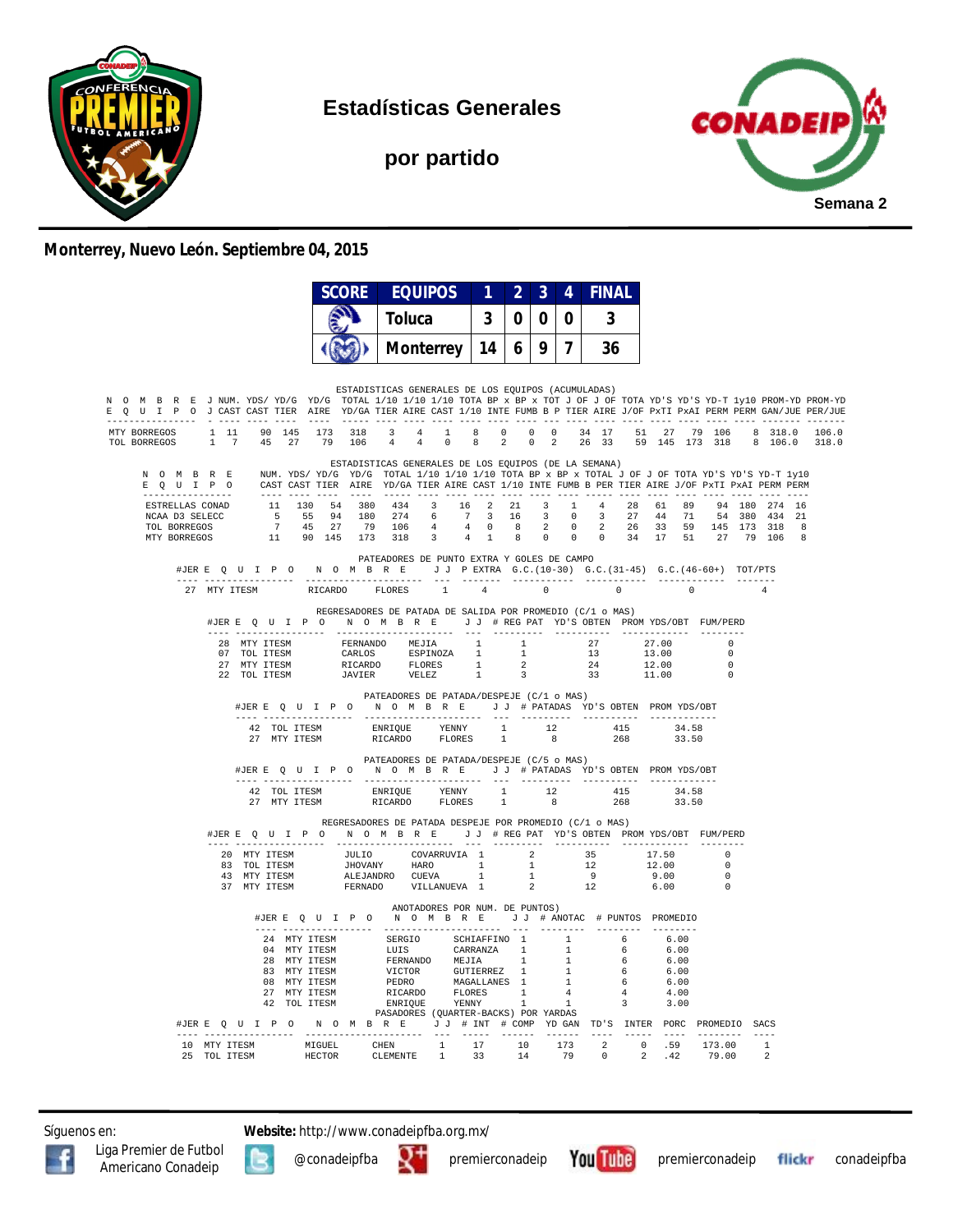

## **Estadísticas Generales**





|                              |                                                              |                              | #JERE Q U I P O N O M B R E J J # INT COMPL YDGAN TD'S INTER PORCE PROMEDIO EFICIEN SACS                                                                                                                                                                                                                                                                                                                                                                        |       |        |                                                                                |              |                         |                                                                         |              |              |                      |      |               |  |
|------------------------------|--------------------------------------------------------------|------------------------------|-----------------------------------------------------------------------------------------------------------------------------------------------------------------------------------------------------------------------------------------------------------------------------------------------------------------------------------------------------------------------------------------------------------------------------------------------------------------|-------|--------|--------------------------------------------------------------------------------|--------------|-------------------------|-------------------------------------------------------------------------|--------------|--------------|----------------------|------|---------------|--|
| 10 MTY ITESM<br>25 TOL ITESM |                                                              | MIGUEL                       | miguel Chen 1 17 10 173 2 0 59 173.00 183.13 1<br>HECTOR CLEMENTE 1 33 14 79 0 2 .42 79.00 50.41 2                                                                                                                                                                                                                                                                                                                                                              |       |        |                                                                                |              |                         |                                                                         |              |              |                      |      |               |  |
|                              |                                                              |                              |                                                                                                                                                                                                                                                                                                                                                                                                                                                                 |       |        | RECEPTORES POR NUM DE RECEPCIONES                                              |              |                         |                                                                         |              |              |                      |      |               |  |
|                              |                                                              |                              | #JERE Q U I P O N O M B R E J J # RECEP YD'S 1 y 10 TD'S PROMEDIO FUMBLES                                                                                                                                                                                                                                                                                                                                                                                       |       |        |                                                                                |              |                         | ---- ------                                                             |              |              | ---- --------        |      |               |  |
|                              |                                                              |                              | 83 MTY ITESM VICTOR GUTIERREZ 1 3 86 1 1 28.67 0                                                                                                                                                                                                                                                                                                                                                                                                                |       |        |                                                                                |              |                         |                                                                         |              |              |                      |      |               |  |
|                              |                                                              |                              |                                                                                                                                                                                                                                                                                                                                                                                                                                                                 |       |        |                                                                                |              |                         |                                                                         |              |              |                      |      |               |  |
|                              |                                                              |                              |                                                                                                                                                                                                                                                                                                                                                                                                                                                                 |       |        |                                                                                |              |                         |                                                                         |              |              |                      |      |               |  |
|                              |                                                              |                              |                                                                                                                                                                                                                                                                                                                                                                                                                                                                 |       |        |                                                                                |              |                         |                                                                         |              |              |                      |      |               |  |
|                              |                                                              |                              |                                                                                                                                                                                                                                                                                                                                                                                                                                                                 |       |        |                                                                                |              |                         |                                                                         |              |              |                      |      |               |  |
|                              |                                                              |                              |                                                                                                                                                                                                                                                                                                                                                                                                                                                                 |       |        |                                                                                |              |                         |                                                                         |              |              |                      |      |               |  |
|                              |                                                              |                              |                                                                                                                                                                                                                                                                                                                                                                                                                                                                 |       |        |                                                                                |              |                         |                                                                         |              |              |                      |      |               |  |
|                              |                                                              |                              |                                                                                                                                                                                                                                                                                                                                                                                                                                                                 |       |        |                                                                                |              |                         |                                                                         |              |              |                      |      |               |  |
|                              |                                                              |                              |                                                                                                                                                                                                                                                                                                                                                                                                                                                                 |       |        |                                                                                |              |                         |                                                                         |              |              |                      |      |               |  |
|                              |                                                              |                              |                                                                                                                                                                                                                                                                                                                                                                                                                                                                 |       |        |                                                                                |              |                         |                                                                         |              |              |                      |      |               |  |
|                              |                                                              |                              | $\begin{tabular}{cccccc} 83~MT TTESM & VICTOR & GUTIERREZ & 1 & 3 & 86 & 1 & 1 & 28.67 & 0 \\ 08~MT TTESM & PEDRO & MGALIANES & 1 & 2 & 39 & 1 & 1 & 19.50 & 0 \\ 15~TOL TTESM & PODE & PERNANDEZ & 1 & 5 & 32 & 1 & 0 & 6.40 & 0 \\ 17~MT TTESM & RODRTO & D/L GARZ & 1 & 1 & 23 & 1 & 0 & 23.00 & 0 \\ 13~TOL TTESM & RDEXIS & GARDUYO & 1 & 3 & 18$                                                                                                          |       |        |                                                                                |              |                         |                                                                         |              |              |                      |      |               |  |
|                              |                                                              |                              |                                                                                                                                                                                                                                                                                                                                                                                                                                                                 |       |        | CORREDORES DE BALON (POR YARDAS)                                               |              |                         |                                                                         |              |              |                      |      |               |  |
|                              |                                                              |                              | #JERE QUIPON OMBRE JJ # ACARR YD OBTEN 1 y 10 LOG TD OBT PROM YDS FUMBLES                                                                                                                                                                                                                                                                                                                                                                                       |       |        |                                                                                |              |                         |                                                                         |              |              |                      |      |               |  |
|                              | 28 MTY ITESM                                                 |                              | $\begin{tabular}{cccccccc} \multicolumn{4}{c}{\textbf{FERNAND}} & \multicolumn{4}{c}{\textbf{METAR}} & \multicolumn{4}{c}{\textbf{C-1}} & \multicolumn{4}{c}{\textbf{C-1}} & \multicolumn{4}{c}{\textbf{C-1}} & \multicolumn{4}{c}{\textbf{C-1}} & \multicolumn{4}{c}{\textbf{C-1}} & \multicolumn{4}{c}{\textbf{C-1}} & \multicolumn{4}{c}{\textbf{C-1}} & \multicolumn{4}{c}{\textbf{C-1}} & \multicolumn{4}{c}{\textbf{C-1}} & \multicolumn{4}{c}{\textbf{C$ |       |        |                                                                                |              |                         |                                                                         |              |              |                      | 9.10 | 0             |  |
|                              |                                                              |                              |                                                                                                                                                                                                                                                                                                                                                                                                                                                                 |       |        |                                                                                |              |                         |                                                                         |              |              |                      |      | $\Omega$      |  |
|                              | 04 MTY ITESM<br>23 TOL ITESM                                 |                              |                                                                                                                                                                                                                                                                                                                                                                                                                                                                 |       |        |                                                                                |              |                         |                                                                         |              |              | $4.09$<br>$1.92$     |      | 0             |  |
|                              | 25 IOE IIBSP<br>26 MTY ITESM<br>32 TOL ITESM<br>06 TOL ITESM |                              |                                                                                                                                                                                                                                                                                                                                                                                                                                                                 |       |        |                                                                                |              |                         |                                                                         |              |              |                      | 1.80 | $\Omega$      |  |
|                              |                                                              |                              |                                                                                                                                                                                                                                                                                                                                                                                                                                                                 |       |        |                                                                                |              |                         |                                                                         |              |              |                      | 1.17 | 0<br>$\Omega$ |  |
|                              | 06 TOL ITESM<br>20 MTY ITESM                                 |                              |                                                                                                                                                                                                                                                                                                                                                                                                                                                                 |       |        |                                                                                |              |                         |                                                                         |              |              | 3.00                 | 2.00 | 0             |  |
|                              | 37 MTY ITESM                                                 |                              |                                                                                                                                                                                                                                                                                                                                                                                                                                                                 |       |        |                                                                                |              |                         |                                                                         |              |              |                      | 2.00 | $\Omega$      |  |
|                              | 12 MTY ITESM                                                 |                              |                                                                                                                                                                                                                                                                                                                                                                                                                                                                 |       |        |                                                                                |              |                         |                                                                         |              |              |                      | 1.00 | 0             |  |
|                              | 22 MTY ITESM                                                 |                              |                                                                                                                                                                                                                                                                                                                                                                                                                                                                 |       |        |                                                                                |              |                         |                                                                         |              |              | 1.00                 |      | $\Omega$      |  |
|                              |                                                              |                              | 43 MTY ITESM<br>#JERE QUIPO NOMBRE JJ # TACL # ATRA PROM FUM/RECU                                                                                                                                                                                                                                                                                                                                                                                               |       |        | SERGIO SCHIAFFINO 1 1<br>ALEJANDRO CUEVA 1<br>TACLEADORES (POR # DE TACLEADAS) |              |                         | 1                                                                       | 14 1.00      |              |                      |      |               |  |
|                              |                                                              |                              |                                                                                                                                                                                                                                                                                                                                                                                                                                                                 |       |        |                                                                                |              |                         |                                                                         |              |              |                      |      |               |  |
|                              |                                                              |                              | 97 MTY ITESM MARTIN MALDONADO 1 6 1<br>97 MTY ITESM MARTIN MALDONADO 1 6 1 MTY ITESM RODDLFO VILLIAREAL 1 5 1 2 1 TOL ITESM LUIS CASTILLO 1 5 0 3 TOL ITESM LUIS CASTILLO 1 5 0 5 MTY ITESM LUIS SANSORES 1 3 0 5 MTY ITESM MARIN MARTIN SARRAMEIDE 1 3 0 70L ITESM                                                                                                                                                                                             |       |        |                                                                                |              |                         |                                                                         | 6.00         |              | $\Omega$<br>- 0      |      |               |  |
|                              |                                                              |                              |                                                                                                                                                                                                                                                                                                                                                                                                                                                                 |       |        |                                                                                |              |                         | $\mathbf{1}$<br>$\sim$ 0                                                |              | 5.00<br>5.00 | - 0                  |      |               |  |
|                              |                                                              |                              |                                                                                                                                                                                                                                                                                                                                                                                                                                                                 |       |        |                                                                                |              |                         |                                                                         | 5.00         |              | 0                    |      |               |  |
|                              |                                                              |                              |                                                                                                                                                                                                                                                                                                                                                                                                                                                                 |       |        |                                                                                |              |                         | $\begin{array}{ccc} 5 & & 0 \\ 3 & & 0 \end{array}$                     | 3.00         |              | - 0                  |      |               |  |
|                              |                                                              |                              |                                                                                                                                                                                                                                                                                                                                                                                                                                                                 |       |        |                                                                                |              |                         | $\overline{0}$                                                          |              | 3.00         | 0                    |      |               |  |
|                              |                                                              |                              |                                                                                                                                                                                                                                                                                                                                                                                                                                                                 |       |        |                                                                                |              |                         | $\overline{0}$<br>1                                                     | 3.00<br>3.00 |              | -0<br>- 0            |      |               |  |
|                              |                                                              |                              |                                                                                                                                                                                                                                                                                                                                                                                                                                                                 |       |        |                                                                                |              |                         | $\overline{\phantom{0}}$                                                | 3.00         |              | - 0                  |      |               |  |
|                              |                                                              |                              |                                                                                                                                                                                                                                                                                                                                                                                                                                                                 |       |        |                                                                                |              |                         | $\overline{0}$                                                          | 2.00         |              | - 0                  |      |               |  |
|                              |                                                              |                              |                                                                                                                                                                                                                                                                                                                                                                                                                                                                 |       |        |                                                                                |              |                         | $\begin{array}{ccc} 2 & & 0 \\ 2 & & 0 \\ 2 & & 0 \\ 2 & & \end{array}$ | 2.00         |              | - 0                  |      |               |  |
|                              |                                                              |                              |                                                                                                                                                                                                                                                                                                                                                                                                                                                                 |       |        |                                                                                |              |                         |                                                                         | 2.00<br>2.00 |              | 0<br>0               |      |               |  |
|                              |                                                              |                              |                                                                                                                                                                                                                                                                                                                                                                                                                                                                 |       |        |                                                                                |              |                         |                                                                         | 2.00         |              | -0                   |      |               |  |
|                              |                                                              |                              |                                                                                                                                                                                                                                                                                                                                                                                                                                                                 |       |        |                                                                                |              |                         |                                                                         | 2.00         |              | 0                    |      |               |  |
|                              |                                                              |                              |                                                                                                                                                                                                                                                                                                                                                                                                                                                                 |       |        |                                                                                |              |                         | $\overline{\phantom{0}}$                                                | 2.00         |              | $\Omega$             |      |               |  |
|                              |                                                              |                              |                                                                                                                                                                                                                                                                                                                                                                                                                                                                 |       |        |                                                                                |              |                         | $\overline{0}$<br>$\overline{0}$                                        | 2.00<br>1.00 |              | 0<br>$\Omega$        |      |               |  |
|                              |                                                              |                              |                                                                                                                                                                                                                                                                                                                                                                                                                                                                 |       |        |                                                                                |              |                         |                                                                         | 1.00         |              | 0                    |      |               |  |
|                              |                                                              | 01 MTY ITESM                 |                                                                                                                                                                                                                                                                                                                                                                                                                                                                 | RAUL  |        | DIAZ                                                                           | $\mathbf{1}$ | $\overline{1}$          | $\circ$                                                                 |              | 1.00         |                      |      |               |  |
|                              |                                                              | 95 MTY ITESM                 |                                                                                                                                                                                                                                                                                                                                                                                                                                                                 | JORGE |        | -----<br>GUERRA 1                                                              |              | $\mathbf{1}$            | $\overline{\phantom{0}}$                                                |              | 1.00         | 0                    |      |               |  |
|                              |                                                              | 09 TOL ITESM                 |                                                                                                                                                                                                                                                                                                                                                                                                                                                                 | OWEN  |        | RUIZ<br>GARCIA                                                                 | 1            | 1<br>1                  | $\overline{\mathbf{0}}$<br>$\overline{0}$                               |              | 1.00         | $\Omega$<br>$\Omega$ |      |               |  |
|                              |                                                              | 35 TOL ITESM<br>19 TOL ITESM |                                                                                                                                                                                                                                                                                                                                                                                                                                                                 | ANRES | RAFAEL | REYES 1                                                                        | 1            | 1                       | $\sim$ 0                                                                | 1.00<br>1.00 |              | $^{\circ}$           |      |               |  |
|                              |                                                              |                              |                                                                                                                                                                                                                                                                                                                                                                                                                                                                 |       |        | TACLEADORES (POR # DE SACS ATRAPADAS o CAPTURAS)                               |              |                         |                                                                         |              |              |                      |      |               |  |
|                              |                                                              |                              | #JERE QUIPO NOMBRE JJ # TACL # ATRA PROM FUM/RECU                                                                                                                                                                                                                                                                                                                                                                                                               |       |        |                                                                                |              |                         |                                                                         |              |              |                      |      |               |  |
|                              |                                                              | 97 MTY ITESM                 |                                                                                                                                                                                                                                                                                                                                                                                                                                                                 |       |        |                                                                                |              |                         | 1                                                                       | 6.00 0       |              |                      |      |               |  |
|                              |                                                              | 03 MTY ITESM                 |                                                                                                                                                                                                                                                                                                                                                                                                                                                                 |       |        | MARTIN MALDONADO 1 6<br>RODOLFO VILLAREAL 1 5                                  |              |                         | 1                                                                       | 5.00         |              | 0                    |      |               |  |
|                              |                                                              | 02 TOL ITESM                 |                                                                                                                                                                                                                                                                                                                                                                                                                                                                 |       |        | CESAR PEREZ 1                                                                  |              | $\overline{\mathbf{3}}$ | 1                                                                       | 3.00         |              | $^{\circ}$           |      |               |  |

Síguenos en: **Website:** http://www.conadeipfba.org.mx/